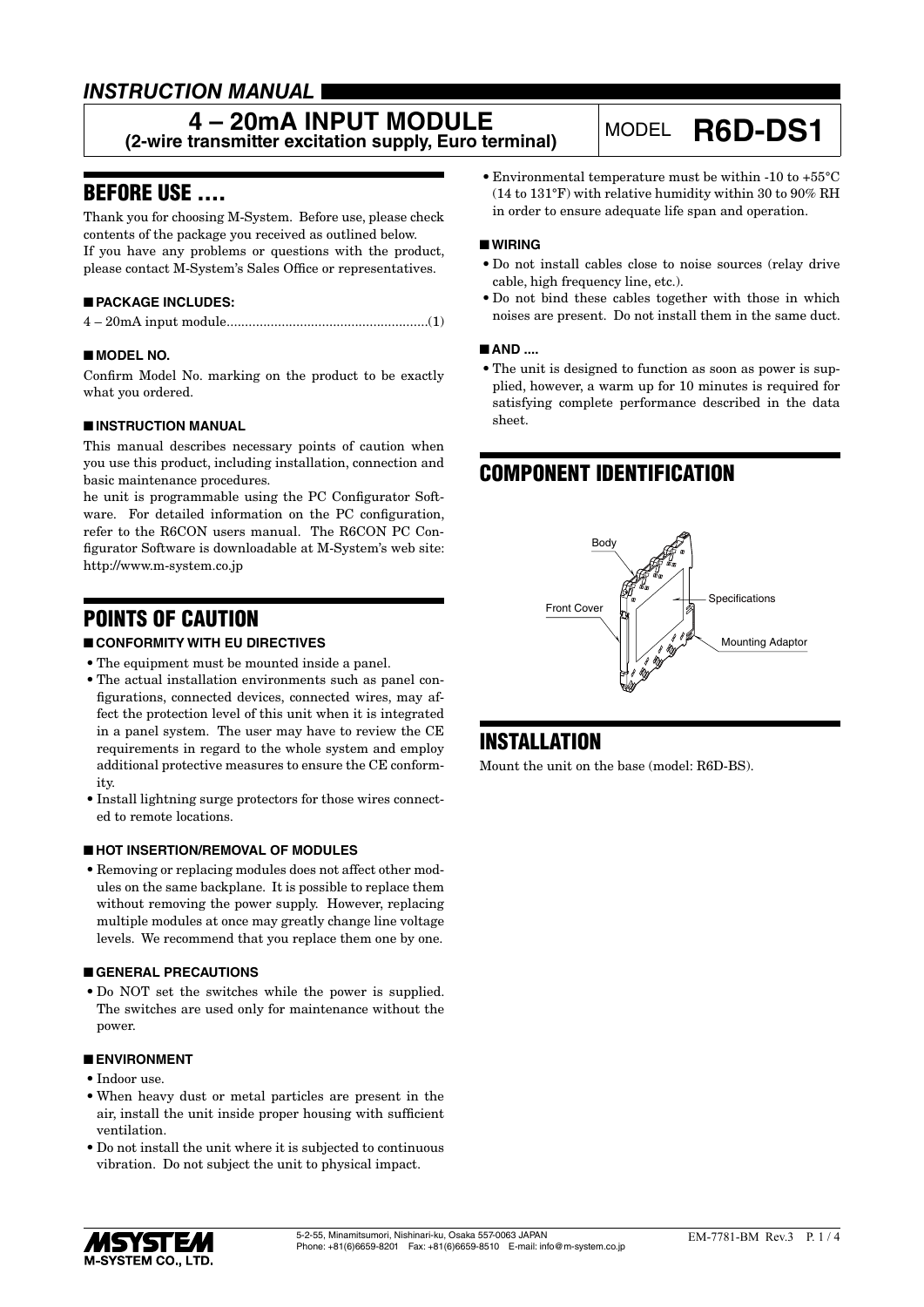# EXTERNAL VIEWS

**• Front View (cover opened) • Side View**

Status LED Power LED





### ■ **INDICATOR LED**

| ID     | <b>COLOR</b>      | <b>FUNCTION</b>                                        |
|--------|-------------------|--------------------------------------------------------|
| Power  | OFF               | Power supply is off                                    |
|        | Green ON          | Power supply is on.                                    |
| Status | OFF               | Standing by (at the startup)<br>or communication error |
|        | Green ON          | Normal communication                                   |
|        | Green blink       | Configuration mode                                     |
|        | Red ON            | DIP switch error                                       |
|        | Red blink         | Parameter error                                        |
|        | 2 sec. interval   |                                                        |
|        | Red blink         | Analog input range error                               |
|        | 0.5 sec. interval | $(\leq -15\% \text{ or } \geq 115\%)$                  |

#### ■ **OPERATING MODE**

#### **• Configuration Mode**

| <b>CONFIGURATION MODE</b> | SW3-8                            |
|---------------------------|----------------------------------|
| DIP SW $(*)$              |                                  |
| PC.                       |                                  |
|                           | $\blacksquare$ = ON, Blank = OFF |

(\*) Factory setting

Note: Be sure to set unused SW3-1 through 3-7 to OFF.

### ■ **MODULE ADDRESS**

Module address is selectable between 0 and 31. Choose 0 or 16 with SW1 for offsetting the address selected with SW2 (0 to F, hexadecimal).

The module's slot position on the base and the module address are not necessarily correlated.

| <b>ADDRESS</b> | SW <sub>1</sub>  | SW <sub>2</sub> | <b>ADDRESS</b> | SW <sub>1</sub> | SW <sub>2</sub> |
|----------------|------------------|-----------------|----------------|-----------------|-----------------|
| 0              | $\bf{0}$         | 0               | 16             | 16              | $\bf{0}$        |
| 1              | 0                | 1               | 17             | 16              | $\mathbf{1}$    |
| $\overline{2}$ | $\boldsymbol{0}$ | 2               | 18             | 16              | $\overline{2}$  |
| 3              | $\mathbf{0}$     | 3               | 19             | 16              | 3               |
| $\overline{4}$ | $\mathbf{0}$     | $\overline{4}$  | 20             | 16              | $\overline{4}$  |
| 5              | $\bf{0}$         | 5               | 21             | 16              | 5               |
| 6              | $\boldsymbol{0}$ | 6               | 22             | 16              | 6               |
| 7              | $\boldsymbol{0}$ | 7               | 23             | 16              | 7               |
| 8              | $\mathbf{0}$     | 8               | 24             | 16              | 8               |
| 9              | $\mathbf{0}$     | 9               | 25             | 16              | 9               |
| 10             | $\mathbf{0}$     | A               | 26             | 16              | A               |
| 11             | $\mathbf{0}$     | B               | 27             | 16              | B               |
| 12             | $\mathbf{0}$     | С               | 28             | 16              | $\mathbf C$     |
| 13             | 0                | D               | 29             | 16              | D               |
| 14             | $\mathbf{0}$     | Е               | 30             | 16              | Е               |
| 15             | $\boldsymbol{0}$ | F               | 31             | 16              | F               |

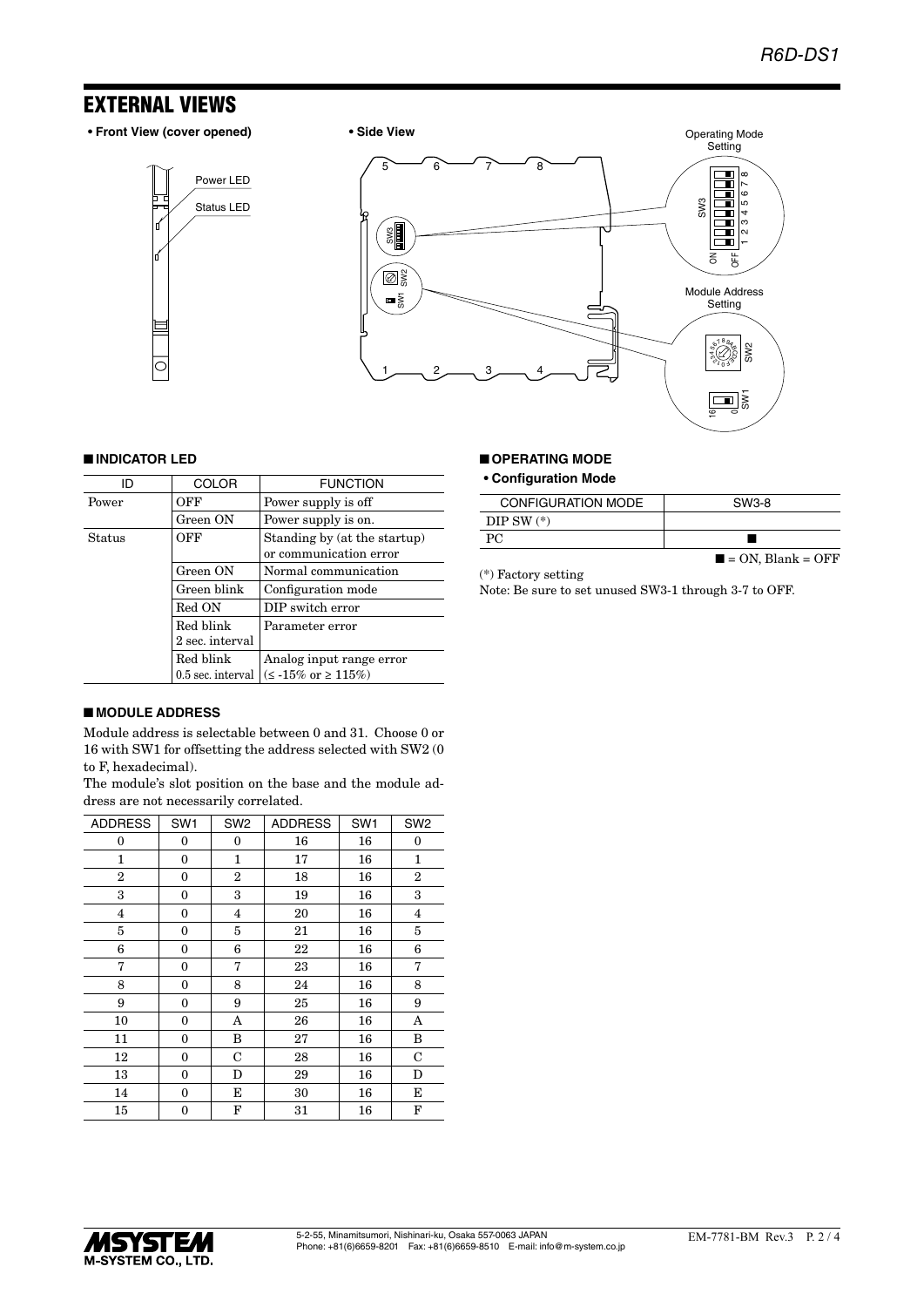# TERMINAL CONNECTIONS

Connect the unit as in the diagram below or refer to the connection diagram on the side of the unit.

# ■ **EXTERNAL DIMENSIONS unit: mm (inch)**



#### ■ **CONNECTION DIAGRAM**



#### ■ **WIRING INSTRUCTIONS**

- Applicable wire size<br>Solid:  $0.2$  to  $2$ .
- Solid: 0.2 to 2.5 mm<sup>2</sup> (0.55 to 1.75 dia.)
- Stranded: 0.2 to 2.5 mm<sup>2</sup> (Tinning wire ends may cause contact failure and therefore is not recommended.)
- Ferruled: 0.2 to 1.5 mm2 (0.55 to 1.35 dia.)
- • Expose wire conductors by 8 mm (0.31").